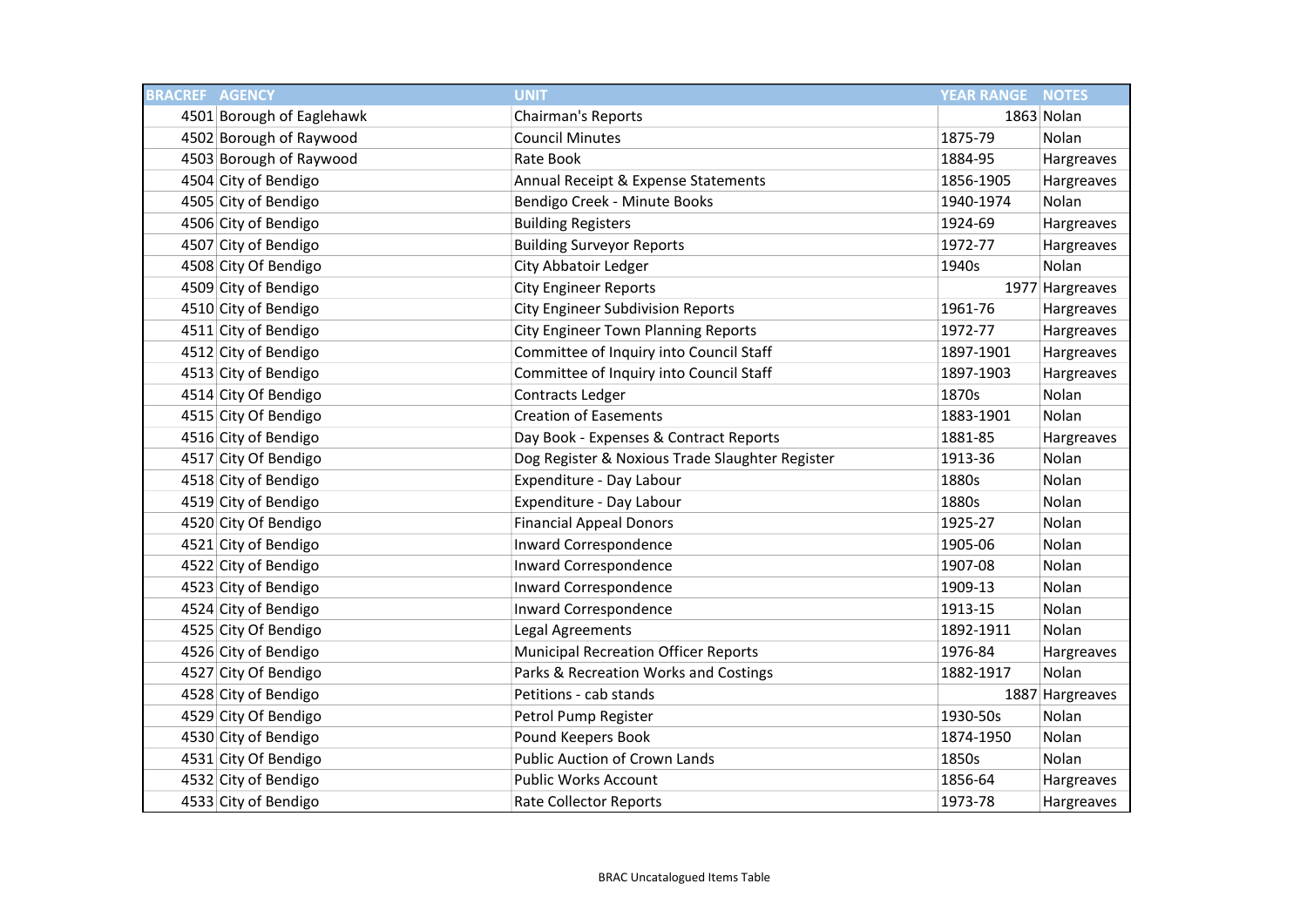| <b>BRACREF AGENCY</b>                                     | <b>UNIT</b>                                 | <b>YEAR RANGE</b> | <b>NOTES</b>    |
|-----------------------------------------------------------|---------------------------------------------|-------------------|-----------------|
| 4534 City Of Bendigo                                      | Receipts & Expenditure Reports              | 1887-1912         | Nolan           |
| 4535 City of Bendigo                                      | Rent Register                               | 1878-84           | Hargreaves      |
| 4536 City of Bendigo                                      | <b>Rent Register</b>                        | 1884-95           | Hargreaves      |
| 4537 City Of Bendigo                                      | Return Ball Minute Book                     | 1920-21           | Nolan           |
| 4538 City of Bendigo                                      | Sanitary Charges on Non-rateable Properties | 1919-42           | Hargreaves      |
| 4539 City of Bendigo                                      | Senior Traffic Inspector Reports            | 1972-79           | Hargreaves      |
| 4540 City of Bendigo                                      | Superintendent - Parks & Recreation Reports | 1971-77           | Hargreaves      |
| 4541 City of Bendigo                                      | Superintendent - Parks & Recreation Reports | 1978-82           | Hargreaves      |
| 4542 City of Bendigo                                      | Superintendent - Parks & Recreation Reports | 1983-84           | Hargreaves      |
| 4543 City of Bendigo                                      | <b>Tender Reigster</b>                      | 1898-1913         | Hargreaves      |
| 4544 City Of Bendigo                                      | Tenders & Contracts - Country Roads Board   | 1915-?            | Nolan           |
| 4545 City of Bendigo                                      | Victorian Gold Jubilee Exhibiton Cash Book  | 1900-06           | Hargreaves      |
| 4546 City of Bendigo                                      | Victorian Gold Jubilee Exhibiton Entries    | 1901-1902         | Hargreaves      |
| 4547 City of Bendigo                                      | Victorian Gold Jubilee Exhibiton Ledger     |                   | 1901 Hargreaves |
| 4548 City Of Bendigo                                      | Wycheproof-Mildura Railway Lease Minutes    | 1893-1900         | Nolan           |
| 4549 Emu Valley Irrigation & Water Supply Trust Cash Book |                                             | 1880-89           | Hargreaves      |
| 4550 Emu Valley Irrigation & Water Supply Trust           | Minute Book                                 | 1889-96           | Hargreaves      |
| 4551 Marong District Road Board                           | <b>Minutes</b>                              | 1862-65           | Hargreaves      |
| 4552 McIvor Shire                                         | McIvor Heritage Study Interviews            | 2010-11           | Nolan           |
| 4553 Shire of Huntly                                      | Insurance Plant Register                    | 1850s             | Nolan           |
| 4554 Shire of Huntly                                      | Loan Ledger                                 | 1913-14           | Nolan           |
| 4555 Shire of Huntly                                      | Pound Fees Book                             | 1921-77           | Nolan           |
| 4556 Shire of Huntly                                      | Pound Keeper Book Elmore                    | 1925-77           | Nolan           |
| 4557 Shire of Huntly                                      | Pound Keeper Ledger                         | 1946-92           | Nolan           |
| 4558 Shire of Huntly                                      | Slaughter Register                          | 1921-22           | Nolan           |
| 4559 Shire of Huntly                                      | <b>Town Commons Minutes</b>                 | 1885-1907         | Nolan           |
| 4560 Shire of Marong                                      | <b>Commons Fees</b>                         | 1881-87           | Nolan           |
| 4561 Shire of Marong                                      | Contract Ledger                             | 1868-71           | Nolan           |
| 4562 Shire of Marong                                      | <b>Council Minutes</b>                      | 1988-91           | Nolan           |
| 4563 Shire of Marong                                      | <b>Council Minutes</b>                      | 1992-94           | Nolan           |
| 4564 Shire of Marong                                      | District Road Board Dog Register            |                   | 1864 Nolan      |